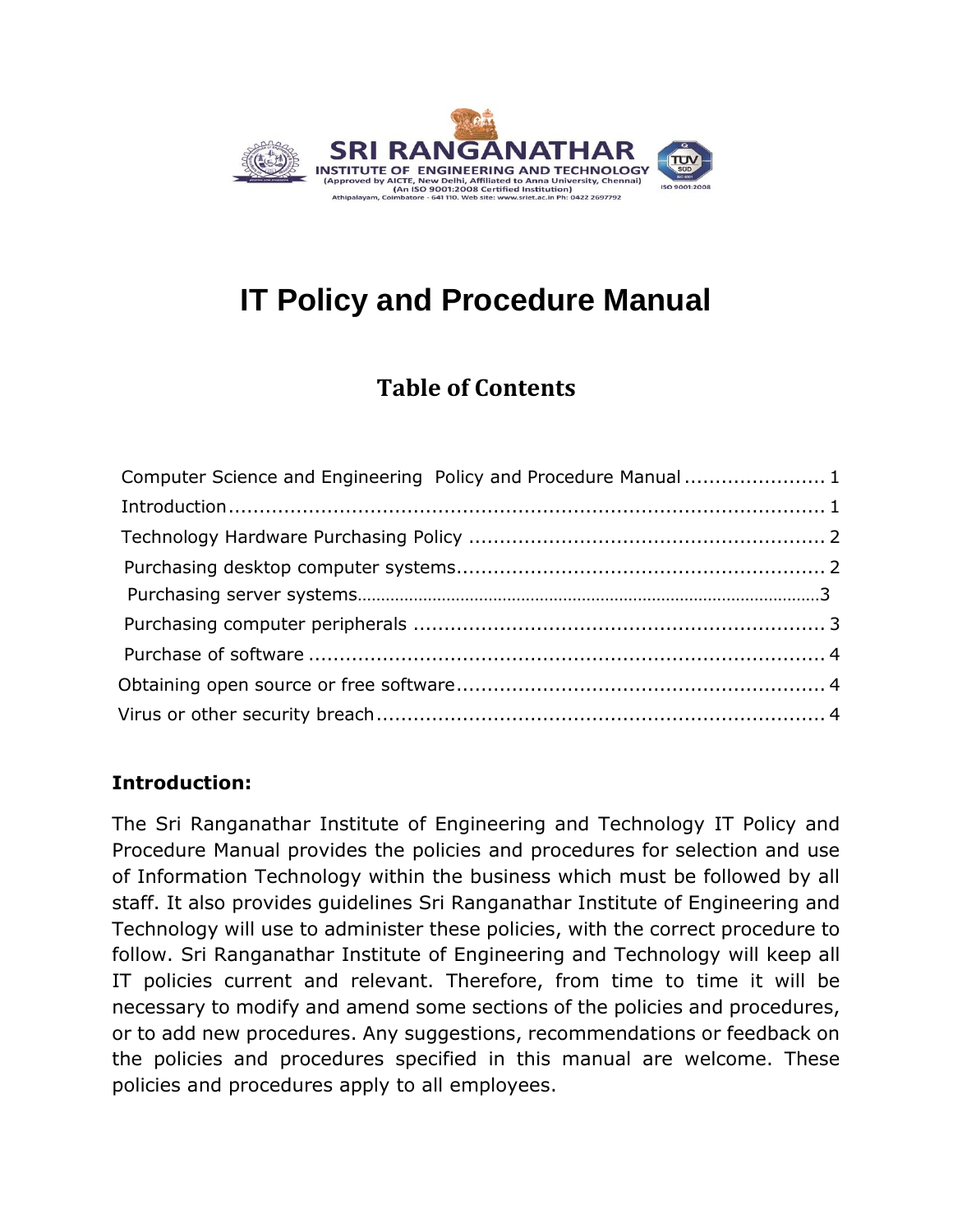## **Technology Hardware Purchasing Policy:**

The policy for Technology Hardware Purchasing should be read and carried out by all staff members of Sri Ranganathar Institute of Engineering and Technology. Purpose of the Policy This policy provides guidelines for the purchase of hardware for the business to ensure that all hardware technology for the business is appropriate, value for money, and where applicable, integrates with other technology for the business. The objective of this policy is to ensure that there is minimum diversity of hardware within the business. Procedures Purchase of Hardware The purchase of all business desktops, laptops, mobile devices, servers, network, and computer peripherals must adhere to this policy. All computer hardware, software, and mobile device related purchases MUST be approved by or done through Sri Ranganathar Institute of Engineering and Technology CSE department.

#### **Purchasing desktop computer systems**

Purchasing desktop computer systems the desktop computer systems purchased must be able to run Windows 7 Pro, Windows 10 pro OS version and integrate with existing eco-system. The desktop computer systems must be purchased as standard desktop system bundle and must be by manufacturer Hewlett Packard (HP). The desktop computer system bundle for regular class lab must include:

- 4GB / 8GB RAM
- 320 HDD / 500 HDD
- Intel Core i3 / i5 processor
- 6 USB port
- 1 VGA port
- Notepad

Custom software configuration as needed per region. Any change from the above requirements must be authorized by the Principal through Head of the Department. All purchases of desktops must be supported by basic 1-year manufacturer warranty and be compatible with the business's server system

Purchasing server systems Server systems can only be purchased through purchase department with Principal's approval. Server systems purchased must be compatible with all other computer hardware in the business. All purchases of server systems must be supported by 24x7 service support and 4-hour response onsite support warranty every year and be compatible with the business's other server systems. Any change from the above requirements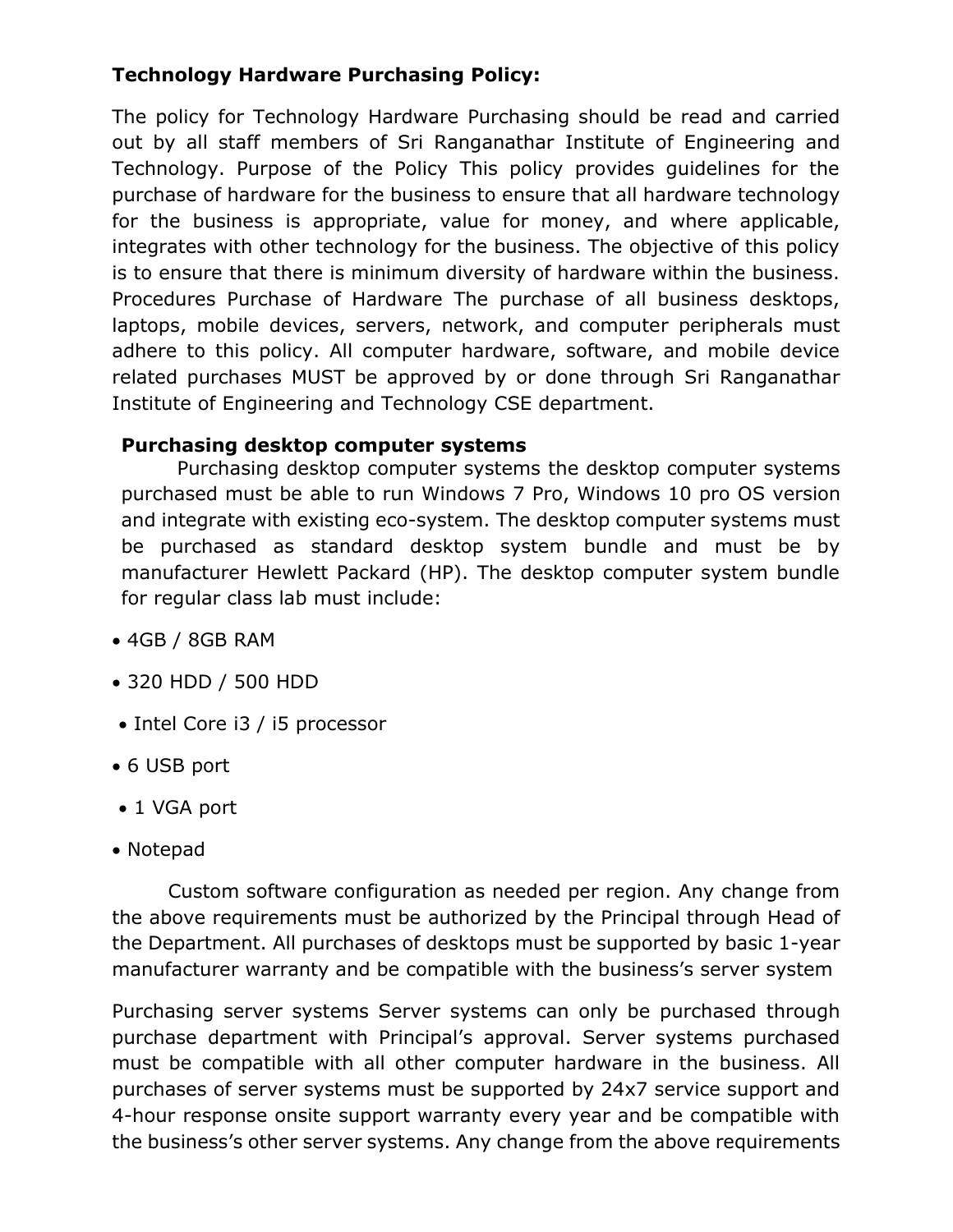must be authorized by the Principal through Head of the Department Purchasing computer peripherals Computer system peripherals include addon devices such as printers, scanners, external hard drives, etc. Computer peripherals can only be purchased where they are not included in any hardware purchase or are considered to be an additional requirement to existing peripherals. Computer peripherals purchased must be compatible with all other computer hardware and software in the business. The purchase of computer peripherals can only be authorized by the Principal through Head of the Department. All purchases of computer peripherals must be supported by basic 1-year manufacturer warranty and be compatible with existing computer systems. Any change from the above requirements must be authorized by the Principal through Head of the Department.

#### **Purchasing server systems**

Server systems can only be purchased through Systems Administrator with Principal's approval. Server systems purchased must be compatible with all other computer hardware in the business. All purchases of server systems must be supported by 24x7 service support and 4-hour response onsite support warranty every year and be compatible with the business's other server systems. Any change from the above requirements must be authorized by the Principal through Head of the Department.

#### **Purchasing computer peripherals**

Computer system peripherals include add-on devices such as printers, scanners, external hard drives, Keyboard, Mouse, etc. Computer peripherals can only be purchased where they are not included in any hardware purchase or are considered to be an additional requirement to existing peripherals. Computer peripherals purchased must be compatible with all other computer hardware and software in the business. The purchase of computer peripherals can only be authorized by the Principal through Head of the Department. All purchases of computer peripherals must be supported by basic 1-year manufacturer warranty and be compatible with existing computer systems. Any change from the above requirements must be authorized by the Principal through Head of the Department.